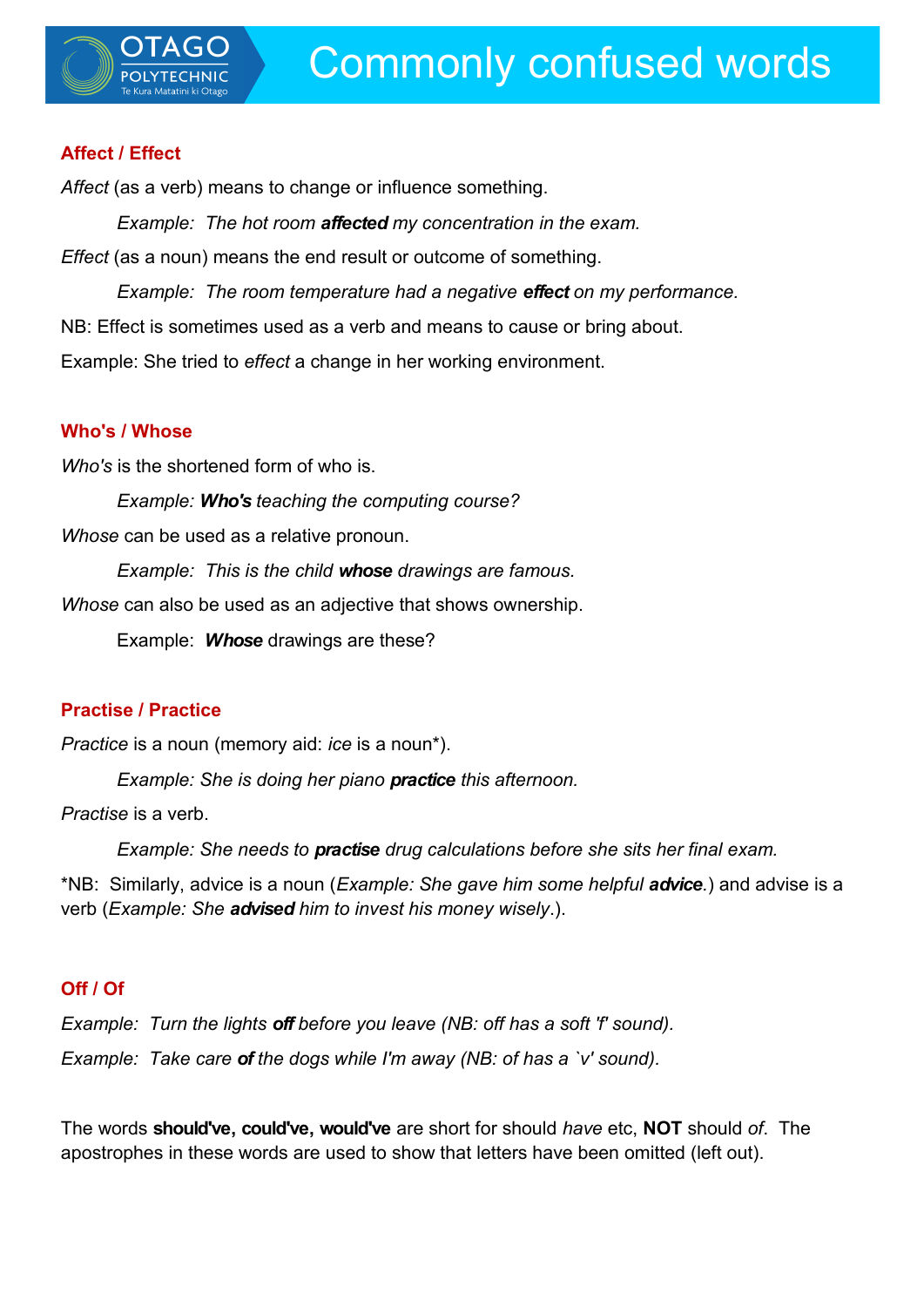

#### **Loose / Lose**

*Loose* is an adjective.

*Example: The dog escaped because its collar was too loose.* 

*(NB: loose has a soft 's' sound)*

*Lose* is a verb.

*Example: The All Blacks are unlikely to lose the match this Saturday. (NB: In lose the 's' sounds like a 'z'.)*

## **Choice / Choose**

*Choice* is a noun.

*Example: We had to wear a pink uniform. We had no choice.* 

*(NB: choice has a soft 's' sound.)*

*Choose* is a verb.

*Example: We did not choose the colour of our uniform.* 

*(NB: In choose the 's' sounds like a 'z'.)*

## **Your / You're**

*You're* is the shortened form of you are (the apostrophe shows that the 'a' has been omitted).

*Example: You're going to have a lot of work to do this weekend.*

*Your* is a possessive adjective.

*Example: Put your bag in the cupboard.*

## **There / Their / They're**

There = place or fact

Examples: Have you been **there** before? **There** are many things to see and do.

Their = belonging to them

Example: **Their** names are Paul and Janet.

They're is short for **they are.**

Example: **They're** new students at Otago Polytechnic.



For a larger list of commonly confused words go [HERE](http://www.stlcc.edu/Student_Resources/Academic_Resources/Writing_Resources/Grammar_Handouts/commonly_confused_words.pdf)